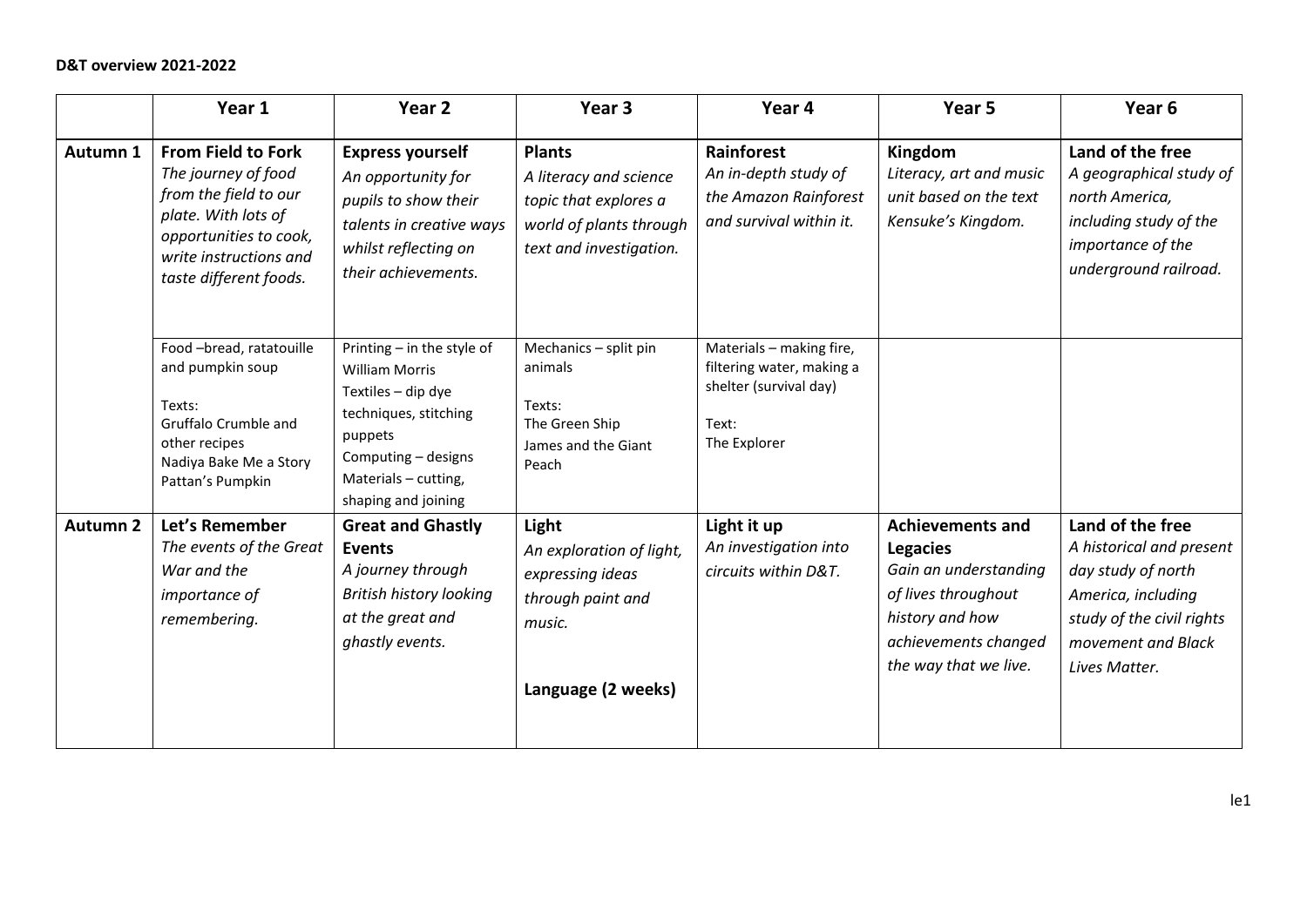| Spring 1 | Materials - paper<br>poppies<br>Texts:<br>The Little Hen and the<br>Great War<br>Where the Poppies Now<br>Grow<br>The Christmas Truce<br><b>Extreme Weather</b><br>Weather throughout<br>the seasons in the UK<br>and extreme weather<br>around the world. | <b>Great and Ghastly</b><br><b>Events</b><br>A journey through<br><b>British history looking</b><br>at the great and<br>ghastly events.                                                                                                                           | Mechanics $-$ a box light,<br>shadow puppets, pop-up<br>cards, sliding cards<br>Text:<br>The Firework Maker's<br>Daughter<br>Language<br>A journey through<br>history looking at the<br>development of<br>communication and<br>language. | <b>Electronics and</b><br>mechanics - series<br>circuits, lighthouse<br>Text:<br>The Iron Man<br><b>Transport and Trade</b><br>Around the world in 80<br>days and a multi-<br>transport journey<br>around London in 8<br>hours. | <b>Achievements and</b><br><b>Legacies</b><br>Achievements and<br>legacies up to the<br>present day including<br>the suffragettes, key<br>individuals that have<br>changed society as we<br>know it and advances | Electronics - intruder<br>alarm<br><b>Conflict</b><br>A study of conflict from<br>the iron age to Romans<br>and their influence on<br>Britain. As well as how<br>conflict is portrayed in<br>music. |
|----------|------------------------------------------------------------------------------------------------------------------------------------------------------------------------------------------------------------------------------------------------------------|-------------------------------------------------------------------------------------------------------------------------------------------------------------------------------------------------------------------------------------------------------------------|------------------------------------------------------------------------------------------------------------------------------------------------------------------------------------------------------------------------------------------|---------------------------------------------------------------------------------------------------------------------------------------------------------------------------------------------------------------------------------|------------------------------------------------------------------------------------------------------------------------------------------------------------------------------------------------------------------|-----------------------------------------------------------------------------------------------------------------------------------------------------------------------------------------------------|
|          | Materials - weather vane<br>Texts:<br>The Wind Blew<br>You wouldn't want to live<br>without extreme<br>weather!<br>Percy the park keeper -<br>After the Storm<br>Percy the park keeper -<br>One Snowy night                                                | Materials and<br>construction - boats<br>Texts:<br>Time travelling Toby and<br>the Battle of Trafalgar<br>Ways into History -<br>Florence Nightingale<br>Time travelling Toby and<br>the Battle of Britain<br>Time travelling Toby and<br>the Apollo Moon Landing | Materials - ink and quills<br>Textiles - semaphore<br>flags<br>Text:<br>Beowulf                                                                                                                                                          |                                                                                                                                                                                                                                 | in technology.<br>Textiles - rosettes<br>inspired by the<br>suffragettes                                                                                                                                         |                                                                                                                                                                                                     |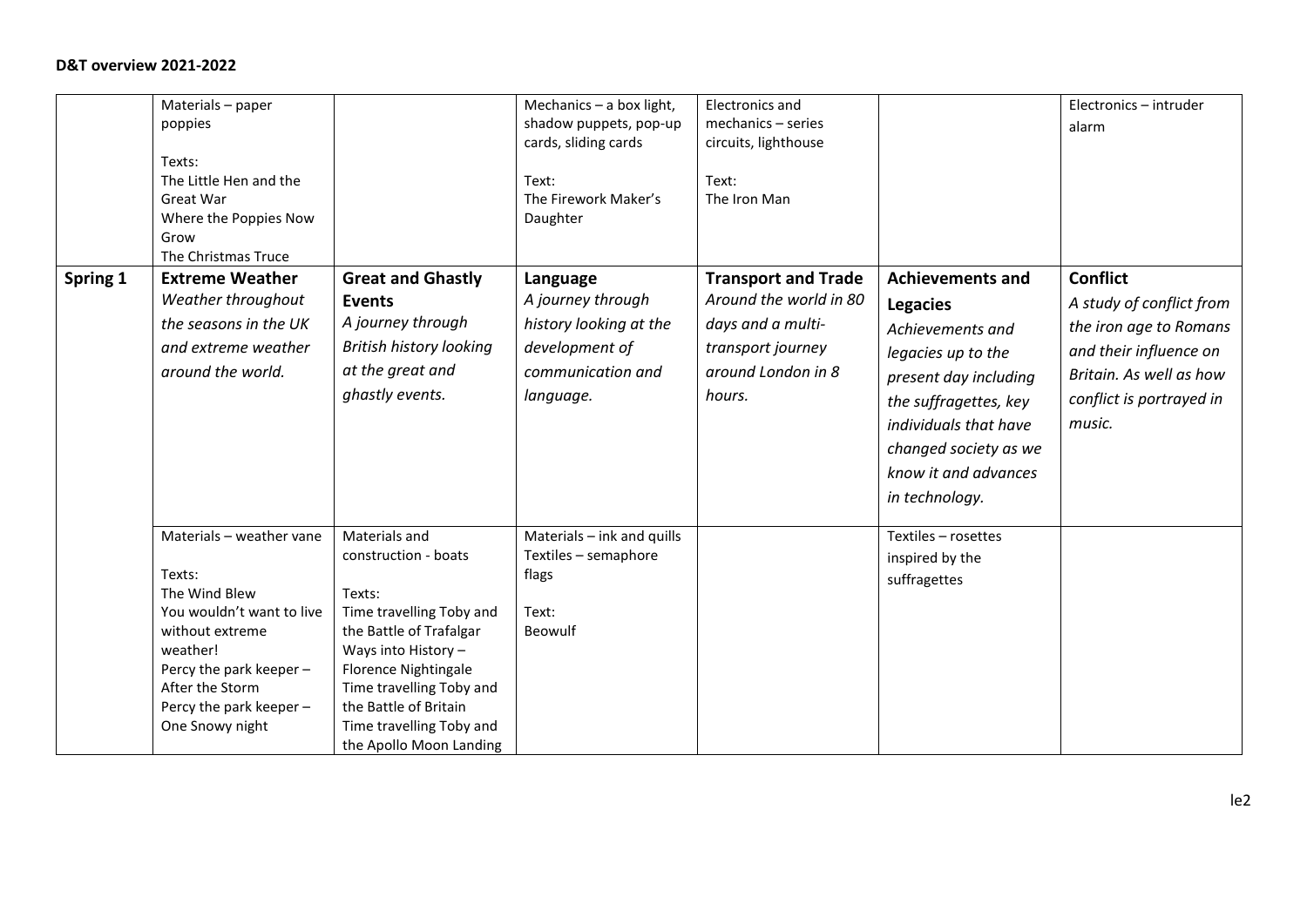| <b>Spring 2</b> | Post-a-Pringle<br>Can you post a pringle?<br>An investigation into<br>the properties of<br>materials. | Can you feel the<br>force?<br>Investigations into<br>forces where children<br>will build a catapult, a<br>marble run and a lift!<br>They will even<br>experience the forces<br>at work in a circus. | <b>Heroes and Villains</b><br>A comparison of<br>original and<br>contemporary versions<br>of fairy tales with<br>images depicted<br>through art. | <b>Transport and Trade</b><br>A journey through<br>history exploring the<br>development of<br>transport and trade. | <b>Rich and Poor</b><br>The difference between<br>rich and poor lifestyles<br>throughout history and<br>in the present day. | <b>Conflict</b><br>Focus on World War 2<br>and its casualties. Also<br>how members of the<br>community served their<br>country, propaganda<br>and evidence of the<br>war and its effect on<br>our local area. |
|-----------------|-------------------------------------------------------------------------------------------------------|-----------------------------------------------------------------------------------------------------------------------------------------------------------------------------------------------------|--------------------------------------------------------------------------------------------------------------------------------------------------|--------------------------------------------------------------------------------------------------------------------|-----------------------------------------------------------------------------------------------------------------------------|---------------------------------------------------------------------------------------------------------------------------------------------------------------------------------------------------------------|
|                 | Materials and<br>construction – protective<br>packaging<br>Text:<br>The Jolly Postman                 | Materials, construction<br>and mechanics - marble<br>run, catapults, lifts<br>Texts:<br>The show must go on<br>The Farmer and the<br>Clown<br>George's Marvellous<br>Medicine                       | Food - chocolate tiffin,<br>own sweet treat<br>Texts:<br>Cinderella<br>Hansel and Gretel<br>(traditional and graphic<br>novel)                   |                                                                                                                    |                                                                                                                             |                                                                                                                                                                                                               |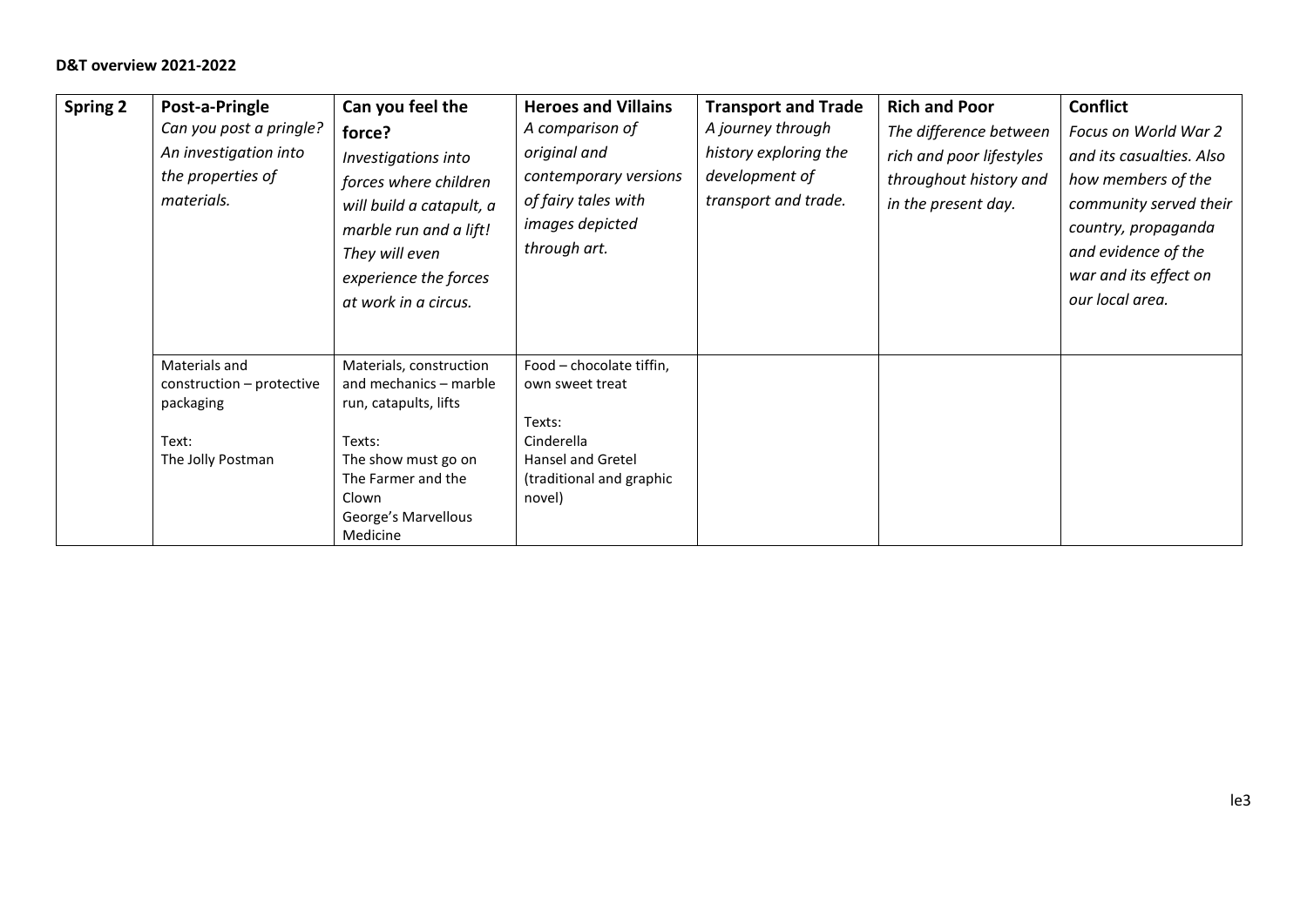| Summer 1 | <b>Animal Antics</b><br><b>Literacy and Science</b><br>topic that looks at new<br>life and animal<br>behaviour. | <b>Books, Books, Books</b><br>Literacy and D&T topic<br>where children look in-<br>depth at a variety of<br>books by the same<br>author and make their<br>own books. | <b>Eurovision</b><br>Traditions and cultures<br>in the countries of<br>Europe. | Land of Hope &<br>Glory<br>An in-depth study of<br>the different areas<br>within the UK and a<br>focus on migration<br>throughout the ages to<br>the present day. | <b>Angry Earth</b><br><b>Exploring the physical</b><br>and human geography<br>of earthquakes, zones<br>and volcanoes. | <b>Conflict</b><br>Peace today and the<br>work of the UN.                                            |
|----------|-----------------------------------------------------------------------------------------------------------------|----------------------------------------------------------------------------------------------------------------------------------------------------------------------|--------------------------------------------------------------------------------|-------------------------------------------------------------------------------------------------------------------------------------------------------------------|-----------------------------------------------------------------------------------------------------------------------|------------------------------------------------------------------------------------------------------|
|          |                                                                                                                 | Materials - books<br>Text:<br>Charlie Cook's Favourite<br><b>Book</b>                                                                                                |                                                                                |                                                                                                                                                                   | Materials and<br>construction - buildings<br>to survive earthquakes<br>Text:<br>Survivor: Escape from<br>Pompeii      | Food - wartime rationing<br>recipes<br>Computing - code to<br>control and monitor<br>models/products |